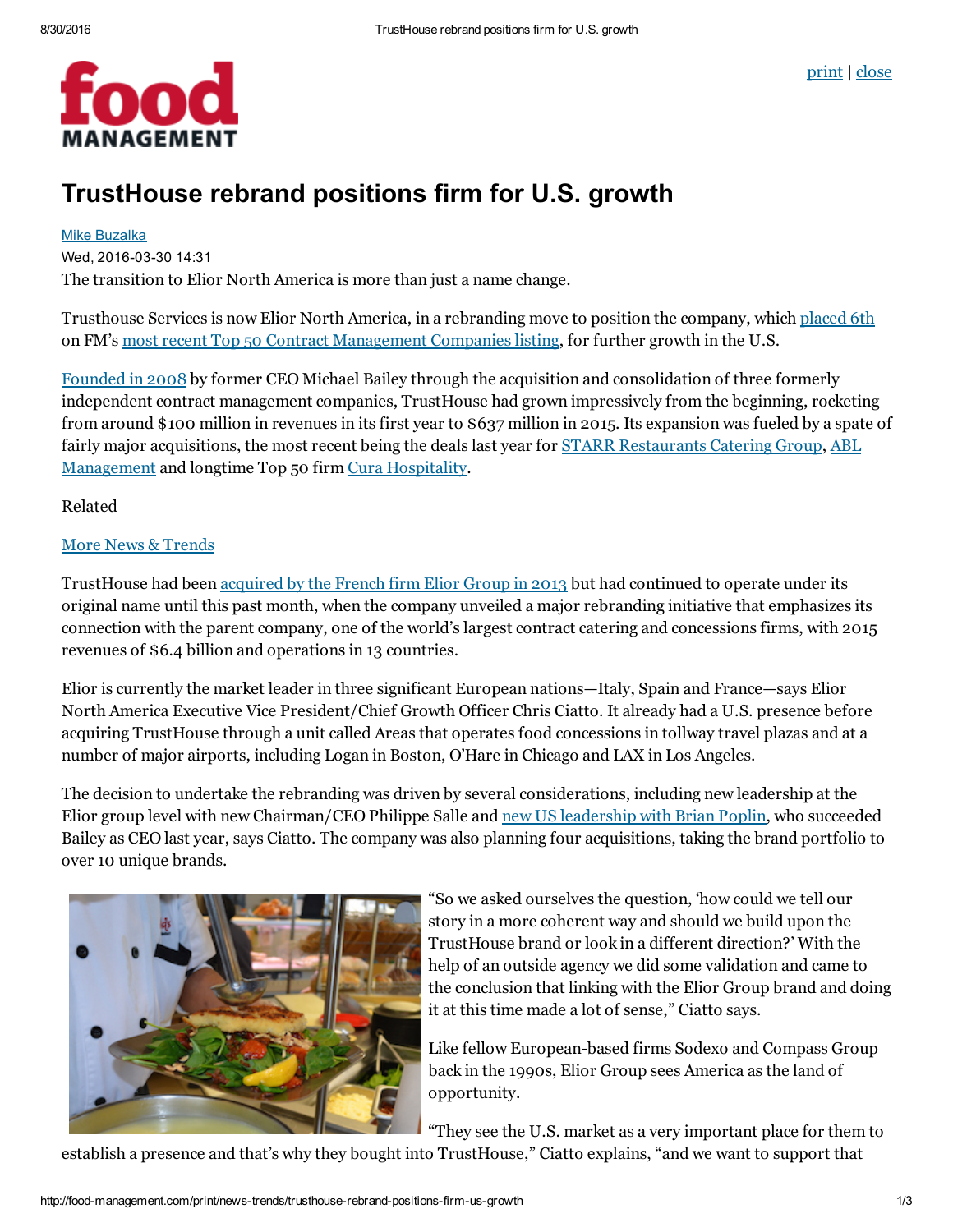initiative for them by reflecting their brand in this important market."

The United States is "the largest and least outsourced of all the markets around the world," he notes, "so there are strong opportunities here for a variety of players and we think there's an even stronger opportunity for ourselves focused on the mid-sized organizations."

That targeted market niche is calibrated to take advantage of the current contract foodservice landscape, Ciatto notes.

"We're not necessarily pursuing the largest in the segments we play in. We're trying to serve a group of clients that we think are underserved today. They may not be large enough to gain the full focus of the big guys and they may be requiring support and solutions that the smaller players don't have access to."

The company is also broadening out from markets Bailey originally targeted.

"When Mike founded the company, he saw the signals of the recession coming and he consciously went into more resilient segments—healthcare, corrections, education—and we've been consciously building up our presence in those markets," Ciatto explains. "But as one can see in this past year with our acquisition of STARR, we're adding to our segments. We have a strategic roadmap that takes us into more segments over time, and deeper." Ciatto says the company is also ramping up its B&I portfolio.

He notes the significant growth experienced by Starr Catering since its acquisition last summer, attributing it in part to the company's access to greater resources previously unavailable to it. "We're very pleased and we're focusing on trying to build up that high-end B&I and cultural attractions component of our business."

Ciatto says the new company name will have more visibility than did TrustHouse, which remained mostly in the background as the company operated locally under the titles of the firms it had acquired, which had established name recognition and brand equity in their particular markets.

"Linking our U.S. companies together and then linking them to the global parent connected us to some real assets, some real culinary assets that were broader than what TrustHouse as a holding company had," he notes. "For example, Elior is very forward thinking in sustainability," he says, noting that the company had recently served as catering sponsor of the COP 21 United Nations Paris Climate Conference last year. It has also done substantial research on topics like global food trends and millennial eating habits.

"We get to take advantage of all that," Ciatto says. "There are a great number of culinary concepts that have been developed, so we're forging a better link and we're symbolizing that link through the brand."

He stresses that the operating company names will remain the primary identity customers see, but those brands will also now reflect the Elior name so that they are identified with the parent company and with each other.

"In the past, you may not have known that A'viands and Aladdin were sister companies," Ciatto says. "We're going to make that more evident in this new branding scheme. It will now say 'A'viands an Elior Company' and 'Aladdin an Elior Company,'" so we're making it pretty clear."



He says the marketing will also have a more consistent look and feel though the individual company identities will still be there.

"We believe in the local teams supported by global resources," Ciatto summarizes.

Contact Mike Buzalka at [mike.buzalka@penton.com](mailto:mike.buzalka@penton.com)